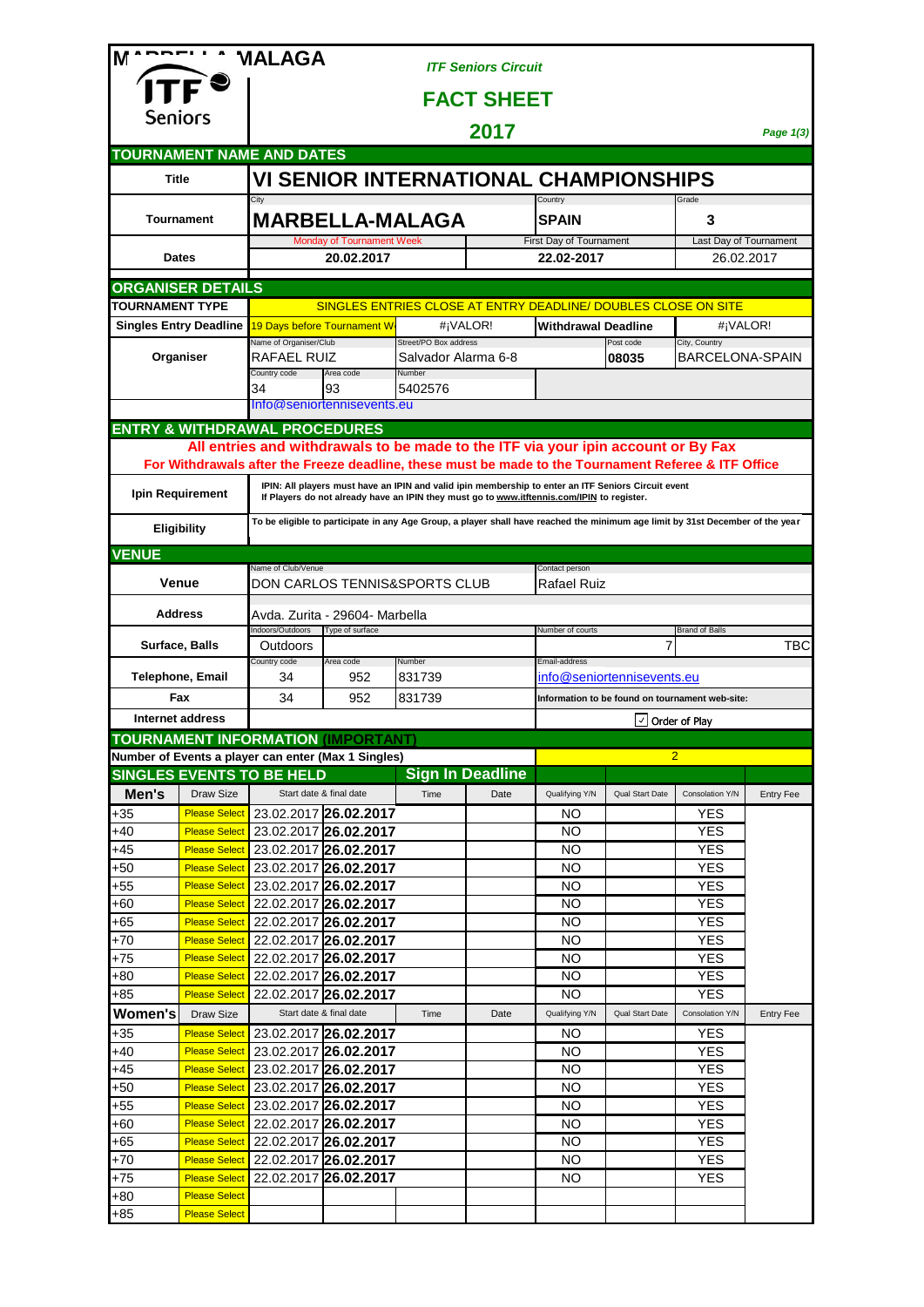|                                                                                                                             |                                                                                     | <b>DOUBLES EVENTS TO BE HELD</b>                |                         |      | <b>Sign In Deadline</b> |  |                                                                                                                       |                  |  |  |
|-----------------------------------------------------------------------------------------------------------------------------|-------------------------------------------------------------------------------------|-------------------------------------------------|-------------------------|------|-------------------------|--|-----------------------------------------------------------------------------------------------------------------------|------------------|--|--|
|                                                                                                                             |                                                                                     | <b>DOUBLES SCORING FORMAT</b>                   |                         |      |                         |  | wo tie-break sets and a Match tie-break (10 points                                                                    |                  |  |  |
|                                                                                                                             |                                                                                     | <b>MIXED DOUBLES SCORING FORMAT</b>             |                         |      |                         |  | wo tie-break sets and a Match tie-break (10 points                                                                    |                  |  |  |
| Men's                                                                                                                       |                                                                                     |                                                 |                         |      |                         |  |                                                                                                                       |                  |  |  |
| <b>Doubles</b>                                                                                                              | Draw Size                                                                           |                                                 | Start date & final date | Time | Date                    |  |                                                                                                                       | <b>Entry Fee</b> |  |  |
| $+35$                                                                                                                       |                                                                                     | Please Select 23.02.2017 26.02.2017             |                         |      |                         |  |                                                                                                                       |                  |  |  |
| $+40$                                                                                                                       |                                                                                     | Please Select 23.02.2017 26.02.2017             |                         |      |                         |  |                                                                                                                       |                  |  |  |
| +45                                                                                                                         |                                                                                     | Please Select 23.02.2017 26.02.2017             |                         |      |                         |  |                                                                                                                       |                  |  |  |
| $+50$                                                                                                                       |                                                                                     | Please Select 23.02.2017 26.02.2017             |                         |      |                         |  |                                                                                                                       |                  |  |  |
|                                                                                                                             |                                                                                     |                                                 |                         |      |                         |  |                                                                                                                       |                  |  |  |
| $+55$<br>$+60$                                                                                                              |                                                                                     | Please Select 23.02.2017 26.02.2017             |                         |      |                         |  |                                                                                                                       |                  |  |  |
| $+65$                                                                                                                       |                                                                                     | Please Select 22.02.2017 26.02.2017             |                         |      |                         |  |                                                                                                                       |                  |  |  |
|                                                                                                                             |                                                                                     | Please Select 22.02.2017 26.02.2017             |                         |      |                         |  |                                                                                                                       |                  |  |  |
| $+70$                                                                                                                       |                                                                                     | Please Select 22.02.2017 26.02.2017             |                         |      |                         |  |                                                                                                                       |                  |  |  |
| $+75$                                                                                                                       |                                                                                     | Please Select 22.02.2017 26.02.2017             |                         |      |                         |  |                                                                                                                       |                  |  |  |
| +80                                                                                                                         |                                                                                     | Please Select 22.02.2017 26.02.2017             |                         |      |                         |  |                                                                                                                       |                  |  |  |
| +85                                                                                                                         |                                                                                     | Please Select 22.02.2017 26.02.2017             |                         |      |                         |  |                                                                                                                       |                  |  |  |
| Women's                                                                                                                     |                                                                                     |                                                 |                         |      |                         |  |                                                                                                                       |                  |  |  |
| <b>Doubles</b>                                                                                                              | Draw Size                                                                           |                                                 | Start date & final date | Time | Date                    |  |                                                                                                                       | <b>Entry Fee</b> |  |  |
| $+35$                                                                                                                       |                                                                                     | Please Select 23.02.2017 26.02.2017             |                         |      |                         |  |                                                                                                                       |                  |  |  |
| $+40$                                                                                                                       |                                                                                     | Please Select 23.02.2017 26.02.2017             |                         |      |                         |  |                                                                                                                       |                  |  |  |
| $+45$                                                                                                                       |                                                                                     | Please Select 23.02.2017 26.02.2017             |                         |      |                         |  |                                                                                                                       |                  |  |  |
| $+50$                                                                                                                       |                                                                                     | Please Select 23.02.2017 26.02.2017             |                         |      |                         |  |                                                                                                                       |                  |  |  |
| $+55$                                                                                                                       |                                                                                     | Please Select 23.02.2017 26.02.2017             |                         |      |                         |  |                                                                                                                       |                  |  |  |
| $+60$                                                                                                                       |                                                                                     | Please Select 22.02.2017 26.02.2017             |                         |      |                         |  |                                                                                                                       |                  |  |  |
| +65                                                                                                                         |                                                                                     | Please Select 22.02.2017 26.02.2017             |                         |      |                         |  |                                                                                                                       |                  |  |  |
| +70                                                                                                                         |                                                                                     | Please Select 22.02.2017 26.02.2017             |                         |      |                         |  |                                                                                                                       |                  |  |  |
| $+75$                                                                                                                       |                                                                                     | Please Select 22.02.2017 26.02.2017             |                         |      |                         |  |                                                                                                                       |                  |  |  |
|                                                                                                                             |                                                                                     |                                                 |                         |      |                         |  |                                                                                                                       |                  |  |  |
| $+80$                                                                                                                       |                                                                                     |                                                 |                         |      |                         |  |                                                                                                                       |                  |  |  |
| $+85$                                                                                                                       | <b>Please Select</b>                                                                |                                                 |                         |      |                         |  |                                                                                                                       |                  |  |  |
| <b>Mixed</b>                                                                                                                | Draw Size                                                                           |                                                 | Start date & final date | Time | Date                    |  |                                                                                                                       | <b>Entry Fee</b> |  |  |
| +35                                                                                                                         |                                                                                     | Please Select 23.02.2017 26.02.2017             |                         |      |                         |  |                                                                                                                       |                  |  |  |
| $+40$                                                                                                                       |                                                                                     | Please Select 23.02.2017 26.02.2017             |                         |      |                         |  |                                                                                                                       |                  |  |  |
| $+45$                                                                                                                       |                                                                                     | Please Select 23.02.2017 26.02.2017             |                         |      |                         |  |                                                                                                                       |                  |  |  |
| $+50$                                                                                                                       |                                                                                     | Please Select 23.02.2017 26.02.2017             |                         |      |                         |  |                                                                                                                       |                  |  |  |
| $+55$                                                                                                                       |                                                                                     | Please Select 23.02.2017 26.02.2017             |                         |      |                         |  |                                                                                                                       |                  |  |  |
| $+60$                                                                                                                       |                                                                                     | Please Select 22.02.2017 26.02.2017             |                         |      |                         |  |                                                                                                                       |                  |  |  |
| $+65$                                                                                                                       |                                                                                     | Please Select 22.02.2017 26.02.2017             |                         |      |                         |  |                                                                                                                       |                  |  |  |
| $+70$                                                                                                                       |                                                                                     | Please Select 22.02.2017 26.02.2017             |                         |      |                         |  |                                                                                                                       |                  |  |  |
| +75                                                                                                                         |                                                                                     | Please Select 22.02.2017 26.02.2017             |                         |      |                         |  |                                                                                                                       |                  |  |  |
| +80                                                                                                                         |                                                                                     |                                                 |                         |      |                         |  |                                                                                                                       |                  |  |  |
| $+85$                                                                                                                       | <b>Please Select</b>                                                                |                                                 |                         |      |                         |  |                                                                                                                       |                  |  |  |
| <b>PRIZE MONEY</b>                                                                                                          |                                                                                     |                                                 |                         |      |                         |  |                                                                                                                       |                  |  |  |
|                                                                                                                             |                                                                                     | Will Prize money be offered at this tournament? |                         |      | NO.                     |  |                                                                                                                       |                  |  |  |
|                                                                                                                             |                                                                                     | <b>Prize Money paid for each Singles Event:</b> |                         |      |                         |  |                                                                                                                       |                  |  |  |
|                                                                                                                             |                                                                                     |                                                 |                         |      |                         |  |                                                                                                                       |                  |  |  |
|                                                                                                                             |                                                                                     | <b>Prize Money paid for each Doubles Event:</b> |                         |      |                         |  |                                                                                                                       |                  |  |  |
|                                                                                                                             |                                                                                     | Prize Money paid for each Mixed Doubles Event:  |                         |      |                         |  |                                                                                                                       |                  |  |  |
|                                                                                                                             |                                                                                     |                                                 |                         |      |                         |  | Should prize money be awarded, it must be equally distributed by gender and equally distributed across all age groups |                  |  |  |
|                                                                                                                             |                                                                                     |                                                 |                         |      |                         |  | at the tournament. The amount of prize money for Doubles and Mixed Doubles may differ from the amount of prize money  |                  |  |  |
|                                                                                                                             |                                                                                     |                                                 |                         |      |                         |  |                                                                                                                       |                  |  |  |
| for Singles, but the criteria of equality by gender and across all age groups must be adhered to for Doubles and Mixed      |                                                                                     |                                                 |                         |      |                         |  |                                                                                                                       |                  |  |  |
| Doubles also. If due to low participation figures, a round robin draw is played at an event instead of an elimination draw, |                                                                                     |                                                 |                         |      |                         |  |                                                                                                                       |                  |  |  |
| then the advertised prize money may be reduced by up to a maximum of 50%                                                    |                                                                                     |                                                 |                         |      |                         |  |                                                                                                                       |                  |  |  |
| Player hospitality money may be offered at Grade B and 1-5 events at the discretion of the organising committee.            |                                                                                     |                                                 |                         |      |                         |  |                                                                                                                       |                  |  |  |
| <b>ENTRY FEE CONDITIONS</b>                                                                                                 |                                                                                     |                                                 |                         |      |                         |  |                                                                                                                       |                  |  |  |
| $\sqrt{}$ Payment On Site<br>Payment By Entry Date<br>Payment By Freeze Date<br>Payment By Withdrawal Date                  |                                                                                     |                                                 |                         |      |                         |  |                                                                                                                       |                  |  |  |
|                                                                                                                             |                                                                                     |                                                 |                         |      |                         |  |                                                                                                                       |                  |  |  |
| Bank details & payment Instructions: Entry fee 60 Euros (includes 1 doubles. only two doubles 60 Euros. only                |                                                                                     |                                                 |                         |      |                         |  |                                                                                                                       |                  |  |  |
| one doubles 30 Euros.                                                                                                       |                                                                                     |                                                 |                         |      |                         |  |                                                                                                                       |                  |  |  |
|                                                                                                                             | The entry fee must be paid by all the players enterd after the withdrawal deadline. |                                                 |                         |      |                         |  |                                                                                                                       |                  |  |  |
|                                                                                                                             |                                                                                     |                                                 |                         |      |                         |  |                                                                                                                       |                  |  |  |
|                                                                                                                             |                                                                                     |                                                 |                         |      |                         |  |                                                                                                                       |                  |  |  |
|                                                                                                                             |                                                                                     |                                                 |                         |      |                         |  |                                                                                                                       |                  |  |  |
|                                                                                                                             |                                                                                     |                                                 |                         |      |                         |  |                                                                                                                       |                  |  |  |
|                                                                                                                             |                                                                                     |                                                 |                         |      |                         |  |                                                                                                                       |                  |  |  |
|                                                                                                                             |                                                                                     |                                                 |                         |      |                         |  |                                                                                                                       |                  |  |  |